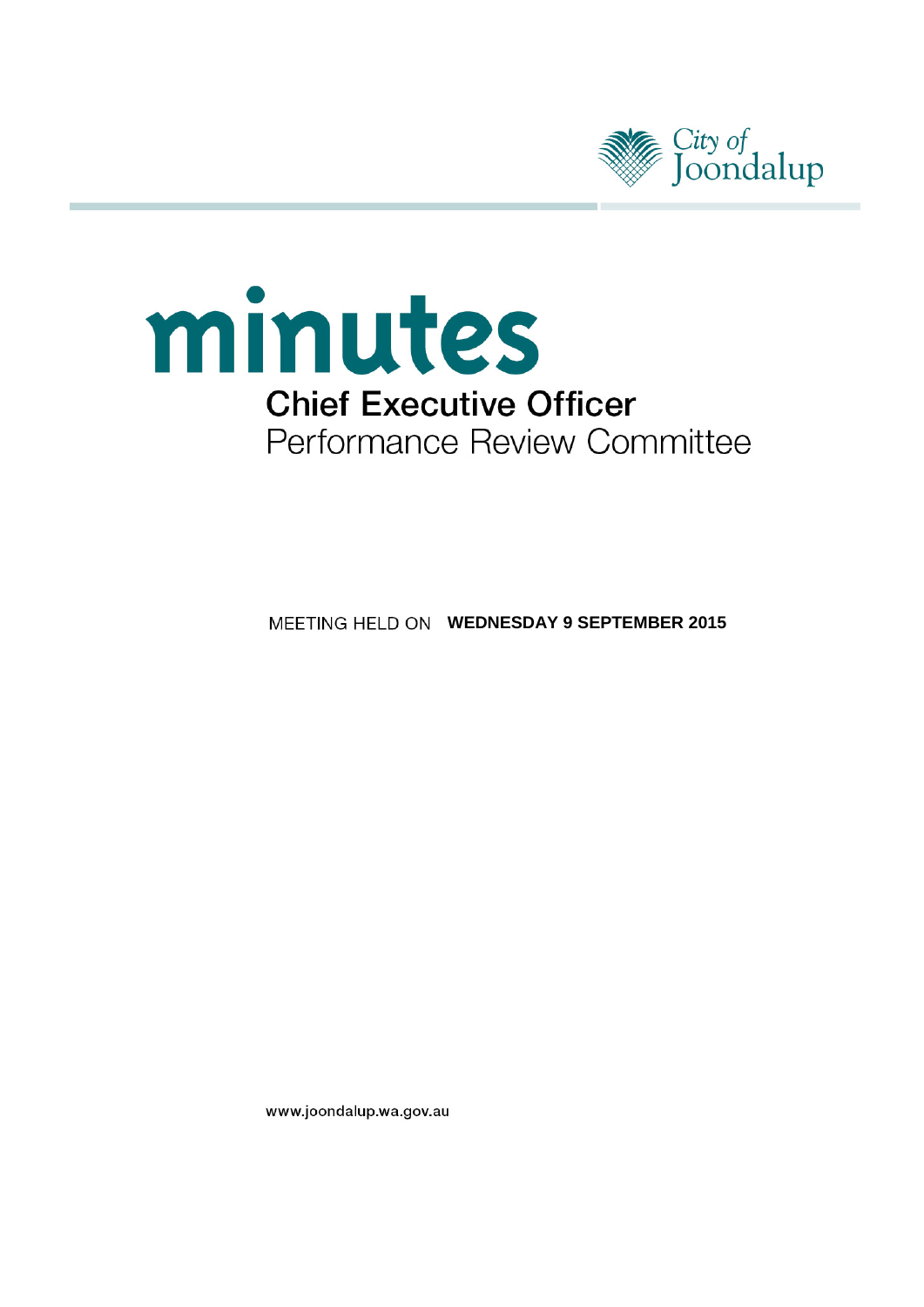### **TABLE OF CONTENTS**

| Item No. | <b>Title</b>                                                                              | Page No. |
|----------|-------------------------------------------------------------------------------------------|----------|
|          | <b>Declaration of Opening</b>                                                             | 3        |
|          | <b>Declarations of Interest</b>                                                           | 4        |
|          | Apologies/Leave of absence                                                                | 4        |
|          | <b>Confirmation of Minutes</b>                                                            | 5        |
|          | Announcements by the Presiding Member without discussion                                  | 5        |
|          | Identification of matters for which the meeting may be closed to<br>the public            | 5        |
|          | <b>Petitions and deputations</b>                                                          | 5        |
|          | <b>Reports</b>                                                                            | 6        |
| 1        | Confidential - Chief Executive Officer Annual Performance Review<br>Interview $-$ [74574] | 6        |
|          | <b>Urgent Business</b>                                                                    | 9        |
|          | Motions of which previous notice has been given                                           | 9        |
|          | <b>Requests for Reports for future consideration</b>                                      | 9        |
|          | <b>Closure</b>                                                                            | 9        |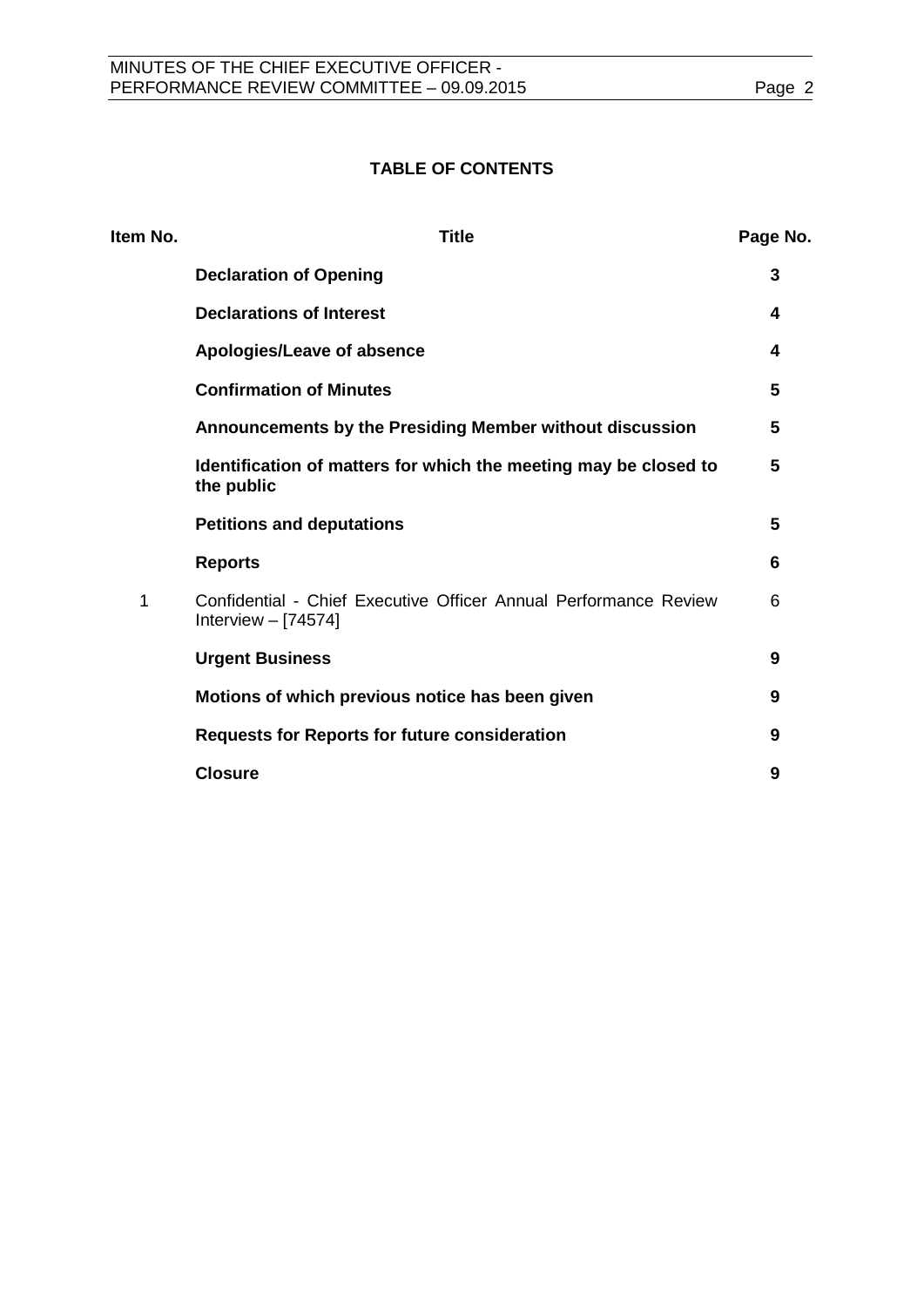# **CITY OF JOONDALUP**

#### **MINUTES OF THE CHIEF EXECUTIVE OFFICER – PERFORMANCE REVIEW COMMITTEE MEETING HELD IN CONFERENCE ROOM 3, JOONDALUP CIVIC CENTRE, BOAS AVENUE, JOONDALUP ON WEDNESDAY 9 SEPTEMBER 2015.**

### **ATTENDANCE**

#### **Committee Members**

| Cr Russ Fishwick, JP<br>Mayor Troy Pickard<br>Cr Geoff Amphlett, JP<br>Cr Brian Corr<br>Cr Tom McLean, JP | <b>Presiding Member</b>                                                                           |                                                                                                |
|-----------------------------------------------------------------------------------------------------------|---------------------------------------------------------------------------------------------------|------------------------------------------------------------------------------------------------|
| Cr Mike Norman<br>Cr Sam Thomas                                                                           | <b>Deputy Presiding Member</b>                                                                    |                                                                                                |
| <b>Officers</b>                                                                                           |                                                                                                   |                                                                                                |
| Mr Garry Hunt<br>Mr Mike Tidy<br>Mr Brad Sillence                                                         | <b>Chief Executive Officer</b><br><b>Director Corporate Services</b><br><b>Manager Governance</b> | from 7.05pm until 7.43pm<br>absent from 7.04pm until 7.44pm<br>absent from 7.04pm until 7.44pm |
| <b>Observers</b>                                                                                          |                                                                                                   |                                                                                                |
| Cr Kerry Hollywood<br>Cr Philippa Taylor                                                                  |                                                                                                   | from 7.01pm<br>from 7.06pm until 7.16pm                                                        |
| <b>Guests</b>                                                                                             |                                                                                                   |                                                                                                |
| Mr John Phillips                                                                                          | John Phillips Consulting                                                                          |                                                                                                |

#### <span id="page-2-0"></span>**DECLARATION OF OPENING**

The Presiding Member declared the meeting open at 7.00pm.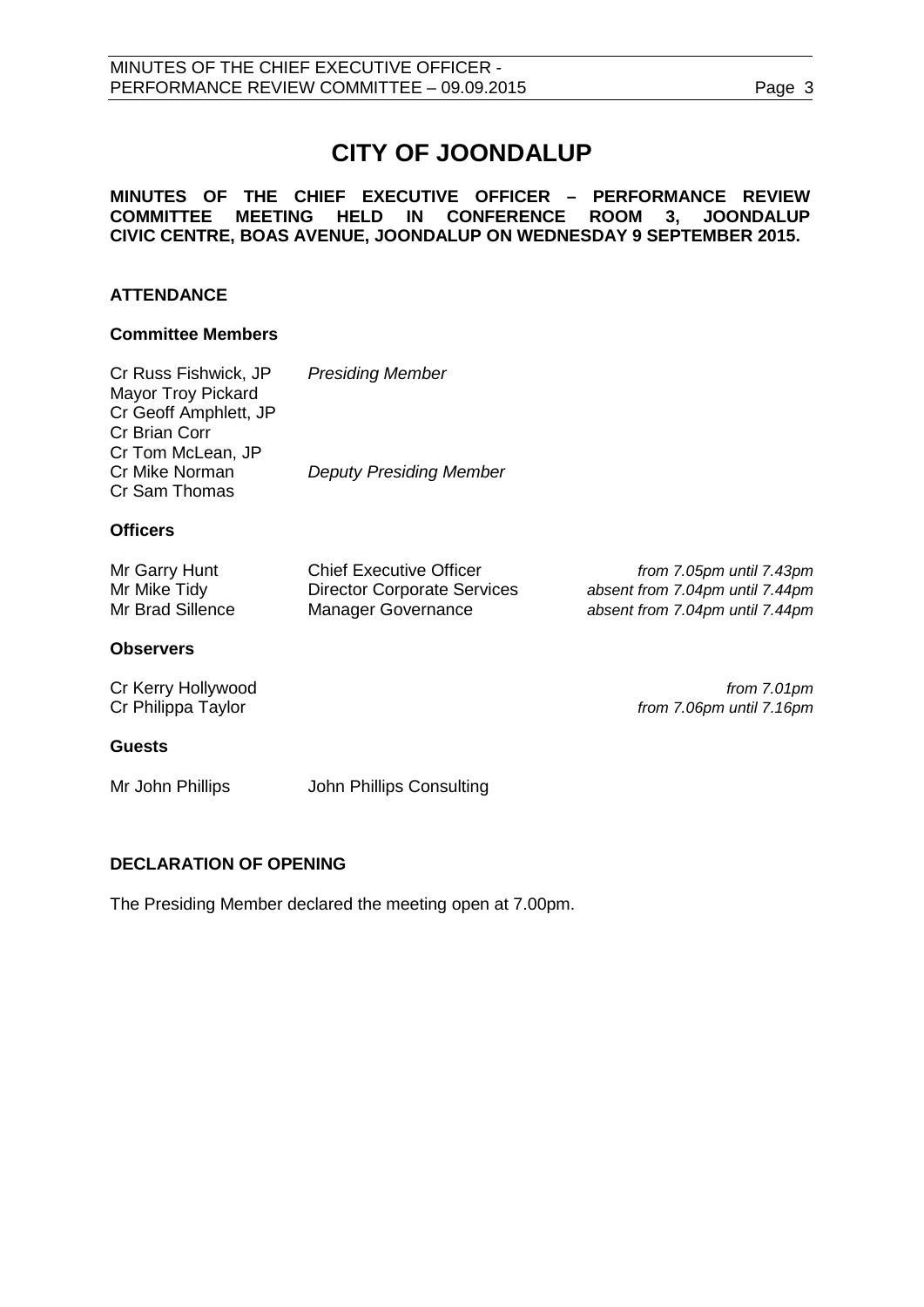#### <span id="page-3-0"></span>**DECLARATIONS OF INTEREST**

#### **Disclosures of Financial / Proximity Interest**

A declaration under this section requires that the nature of the interest must be disclosed. Consequently a member who has made a declaration must not preside, participate in, or be present during any discussion or decision-making procedure relating to the matter the subject of the declaration. An employee is required to disclose their financial interest and if required to do so by the Council must disclose the extent of the interest. Employees are required to disclose their financial interests where they are required to present verbal or written reports to the Council. Employees are able to continue to provide advice to the Council in the decision making process if they have disclosed their interest.

| <b>Name/Position</b>      | Mr Garry Hunt - Chief Executive Officer.                           |
|---------------------------|--------------------------------------------------------------------|
| <b>Item No./Subject</b>   | Item 1 - Confidential - Chief Executive Officer Annual Performance |
|                           | Review Interview.                                                  |
| <b>Nature of interest</b> | Financial.                                                         |
| <b>Extent of Interest</b> | Mr Hunt holds the position of Chief Executive Officer.             |

#### **Disclosures of interest affecting impartiality**

Elected Members (in accordance with Regulation 11 of the *Local Government [Rules of Conduct] Regulations 2007)* and employees (in accordance with the Code of Conduct) are required to declare any interest that may affect their impartiality in considering a matter. This declaration does not restrict any right to participate in or be present during the decision-making process. The Elected Member/employee is also encouraged to disclose the nature of the interest.

| <b>Name/Position</b>      | Mr Mike Tidy - Director Corporate Services.                                                  |
|---------------------------|----------------------------------------------------------------------------------------------|
| <b>Item No./Subject</b>   | Item 1 - Confidential - Chief Executive Officer Annual                                       |
|                           | Performance Review Interview.                                                                |
| <b>Nature of interest</b> | Interest that may affect impartiality.                                                       |
| <b>Extent of Interest</b> | Due to the nature of his employment relationship with the<br><b>Chief Executive Officer.</b> |

#### <span id="page-3-1"></span>**APOLOGIES/LEAVE OF ABSENCE**

#### **Leave of Absence previously approved**

Cr Liam Gobbert 15 September 2015.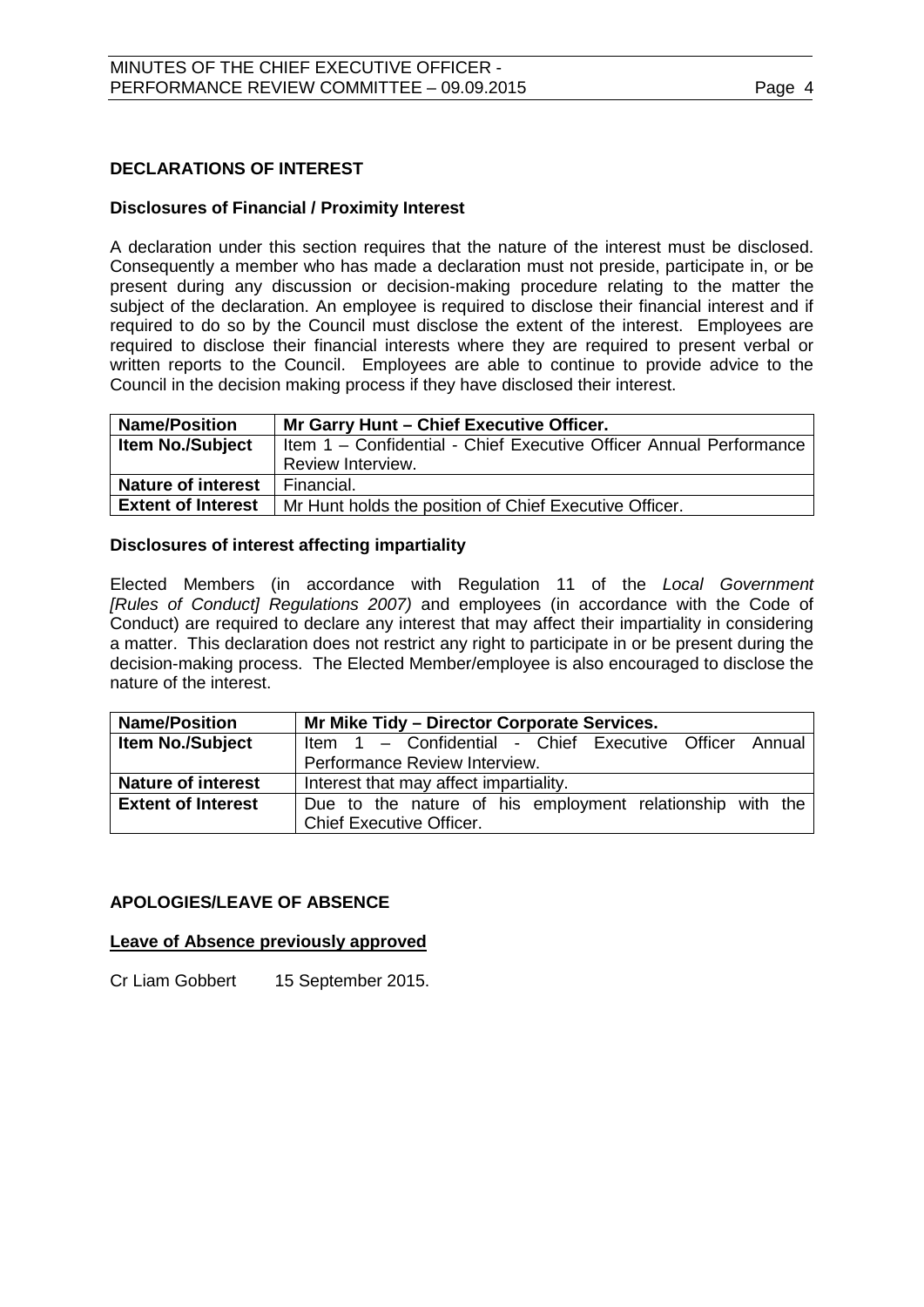#### <span id="page-4-0"></span>**CONFIRMATION OF MINUTES**

MINUTES OF THE CHIEF EXECUTIVE OFFICER – PERFORMANCE REVIEW COMMITTEE HELD 24 AUGUST 2015

**MOVED Cr Fishwick, SECONDED Mayor Pickard that the minutes of the meeting of the Chief Executive Officer – Performance Review Committee held on 24 August 2015 be confirmed as a true and correct record.**

#### **The Motion was Put and CARRIED (7/0)**

**In favour of the Motion:** Cr Fishwick, Mayor Pickard, Crs Amphlett, Corr, McLean, Norman and Thomas.

#### <span id="page-4-1"></span>**ANNOUNCEMENTS BY THE PRESIDING MEMBER WITHOUT DISCUSSION**

Nil.

#### <span id="page-4-2"></span>**IDENTIFICATION OF MATTERS FOR WHICH THE MEETING MAY BE CLOSED TO THE PUBLIC**

In accordance with Clause 5.2 of the City's *Meeting Procedures Local Law 2013*, this meeting was not open to the public.

*Cr Hollywood entered the Room at 7.01pm.*

### <span id="page-4-3"></span>**PETITIONS AND DEPUTATIONS**

Nil.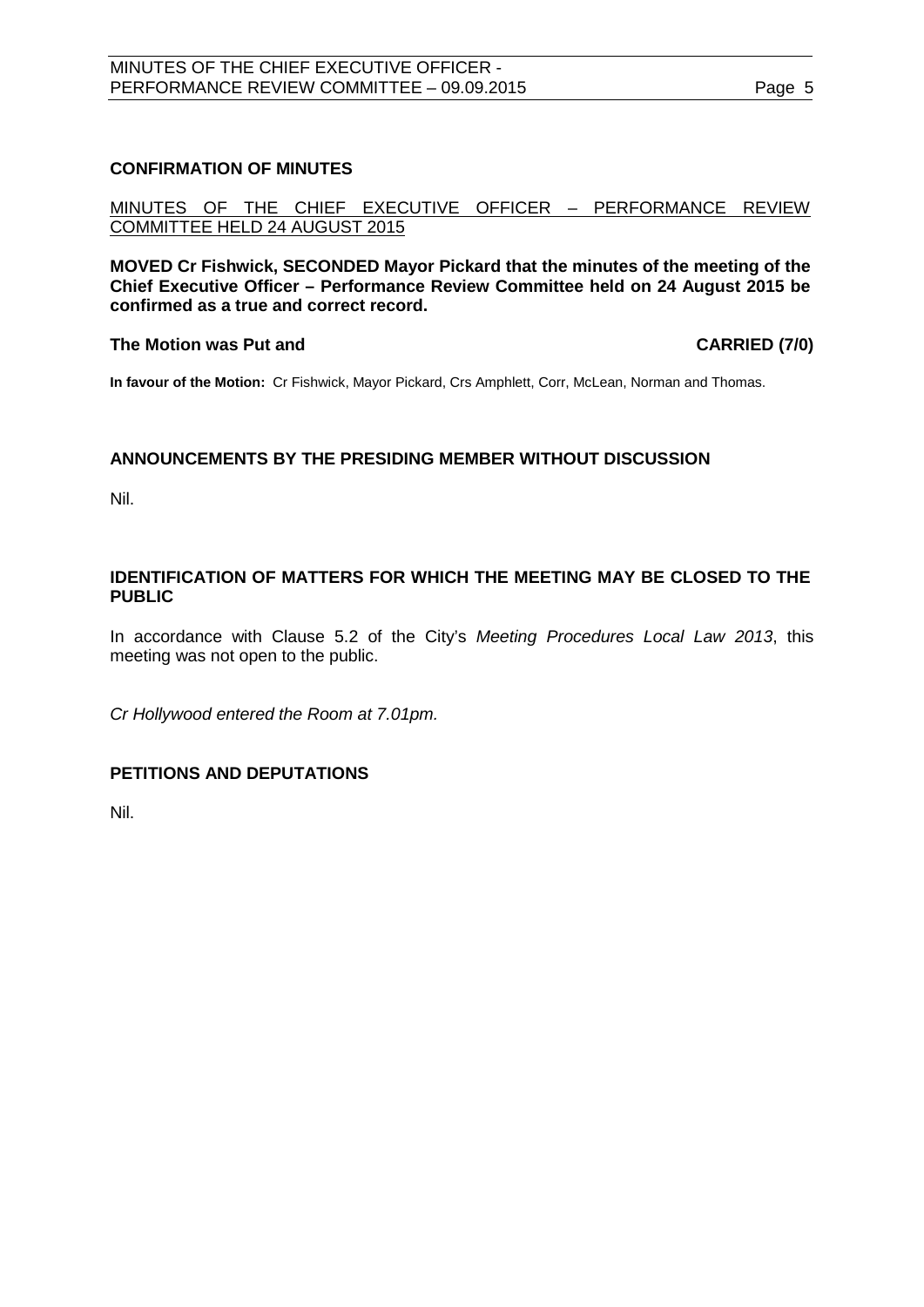#### <span id="page-5-0"></span>**REPORTS**

#### **Disclosure of Financial Interest**

| <b>Name/Position</b>      | Mr Garry Hunt - Chief Executive Officer.                           |
|---------------------------|--------------------------------------------------------------------|
| <b>Item No./Subject</b>   | Item 1 - Confidential - Chief Executive Officer Annual Performance |
|                           | Review Interview.                                                  |
| <b>Nature of interest</b> | Financial.                                                         |
| <b>Extent of Interest</b> | Mr Hunt holds the position of Chief Executive Officer.             |

#### **Disclosure of interest affecting impartiality**

| <b>Name/Position</b>      | Mr Mike Tidy - Director Corporate Services.                        |
|---------------------------|--------------------------------------------------------------------|
| <b>Item No./Subject</b>   | Item 1 - Confidential - Chief Executive Officer Annual Performance |
|                           | Review Interview.                                                  |
| <b>Nature of interest</b> | Interest that may affect impartiality.                             |
| <b>Extent of Interest</b> | Due to the nature of his employment relationship with the          |
|                           | <b>Chief Executive Officer.</b>                                    |

# <span id="page-5-1"></span>**ITEM 1 CONFIDENTIAL - CHIEF EXECUTIVE OFFICER ANNUAL PERFORMANCE REVIEW INTERVIEW**

**WARD** All

- **RESPONSIBLE** Mr Mike Tidy<br> **DIRECTOR** Corporate Se **Corporate Services**
- **FILE NUMBER** 74574, 101515

**ATTACHMENT** Nil.

**AUTHORITY / DISCRETION** Executive - The substantial direction setting and oversight role of Council, such as adopting plans and reports, accepting tenders, directing operations, setting and amending budgets.

This report is confidential in accordance with Section 5.23(2)(a) of the *Local Government Act 1995*, which permits the meeting to be closed to the public for business relating to the following:

*a matter affecting an employee.*

A full report was provided to Elected Members under separate cover. The report is not for publication.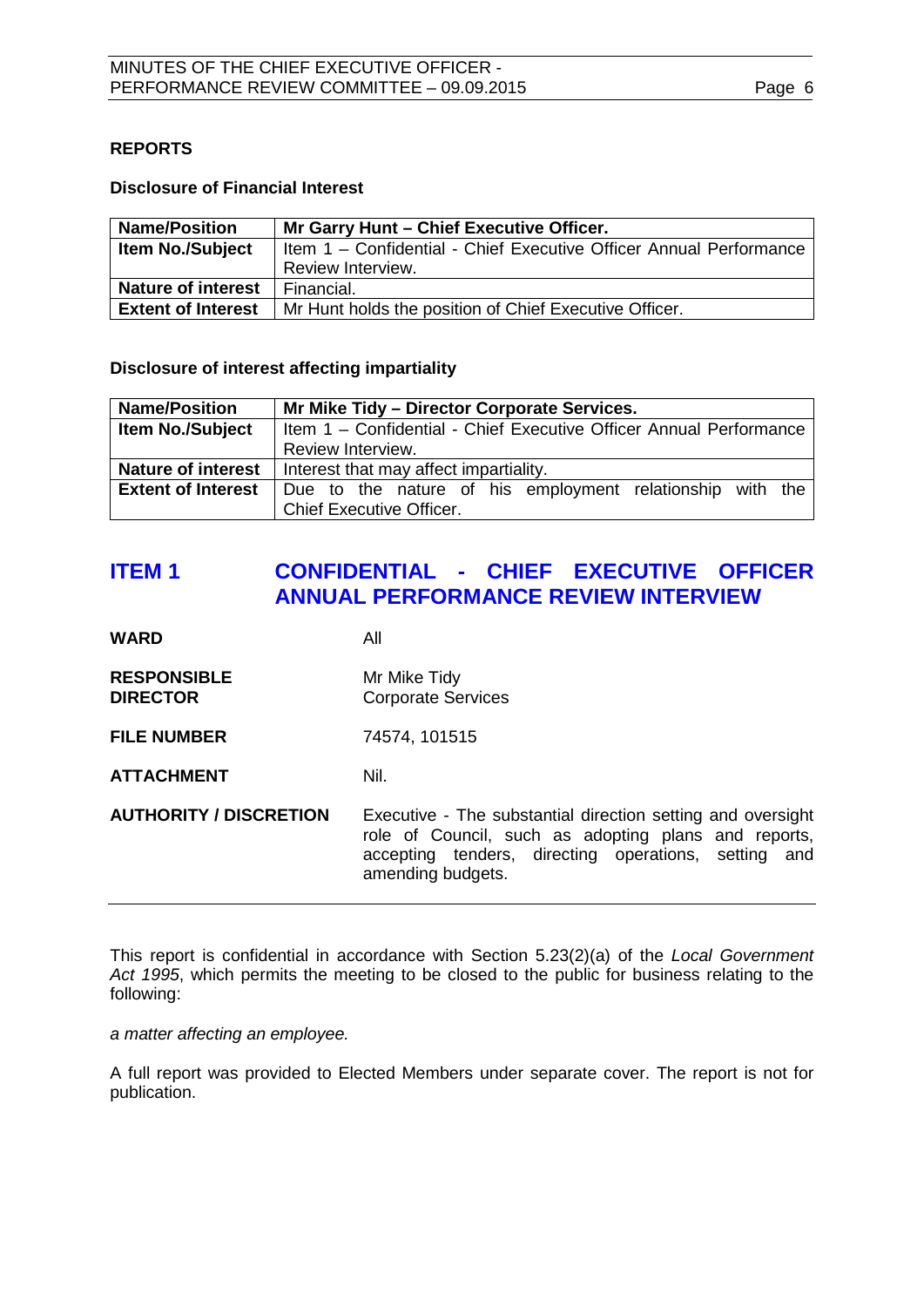*The Director Corporate Services and Manager Governance left the Room at 7.04pm.*

*The Chief Executive Officer entered the Room at 7.05pm.*

*Cr Taylor entered the Room at 7.06pm.*

*Cr Taylor left the Room at 7.16pm.*

*The Chief Executive Officer left the Room at 7.43pm.*

*The Director Corporate Services and Manager Governance entered the Room at 7.44pm.*

#### **OFFICER'S RECOMMENDATION**

That the Chief Executive Officer - Performance Review Committee:

- 1 REQUESTS the Director of Corporate Services, in conjunction with Mr John Phillips to prepare a report on the:
	- 1.1 Draft Concluded Annual Performance Review Report of the Chief Executive Officer;
	- 1.2 Draft Key Result Areas and Key Performance Indicators for the Chief Executive Officer for 2015-16,

for consideration by the Chief Executive Officer - Performance Review Committee at its meeting to be held on Wednesday, 14 September 2015;

2 NOTES that a report on the Annual Salary Review of the Chief Executive Officer will be presented at the Chief Executive Officer - Performance Review Committee meeting to be held on Wednesday, 14 September 2015.

**MOVED Mayor Pickard, SECONDED Cr Norman that the Chief Executive Officer - Performance Review Committee:**

- **1 REQUESTS the Director of Corporate Services, in conjunction with Mr John Phillips, to prepare a report on the Draft Concluded Annual Performance Review Report of the Chief Executive Officer for consideration by the Chief Executive Officer - Performance Review Committee at its meeting to be held on Monday, 14 September 2015;**
- **2 REQUESTS the Director of Corporate Services, in conjunction with Mr John Phillips and in consultation with the Chief Executive Officer, to prepare a report on the Draft Key Result Areas and Key Performance Indicators for the Chief Executive Officer for 2015-16 for consideration by the Chief Executive Officer - Performance Review Committee at its meeting to be held on Monday, 14 September 2015;**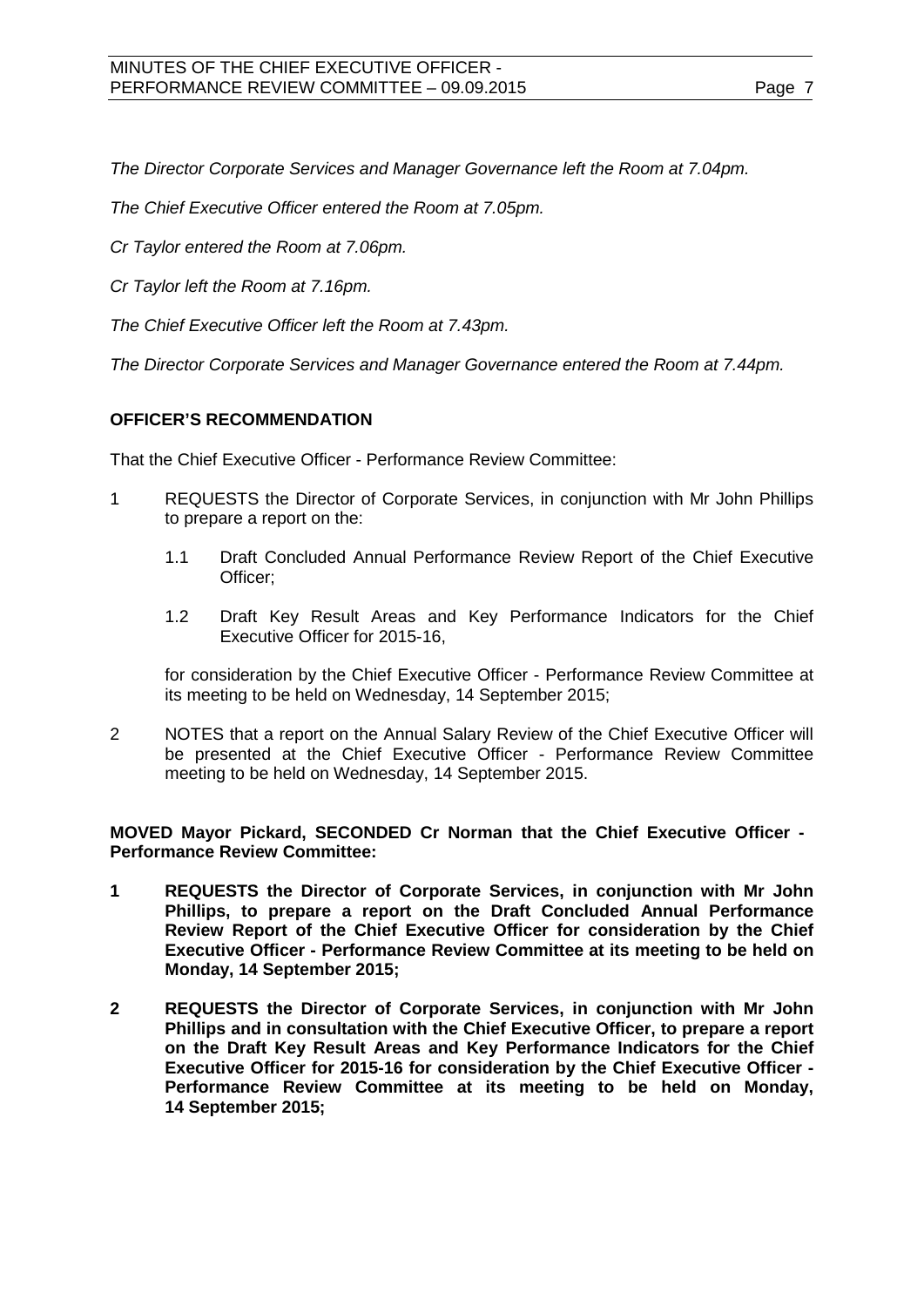#### **3 NOTES that a report on the Annual Salary Review of the Chief Executive Officer will be presented at the Chief Executive Officer - Performance Review Committee meeting to be held on Monday, 14 September 2015.**

#### **The Motion was Put and CARRIED (7/0)**

**In favour of the Motion:** Cr Fishwick, Mayor Pickard, Crs Amphlett, Corr, McLean, Norman and Thomas.